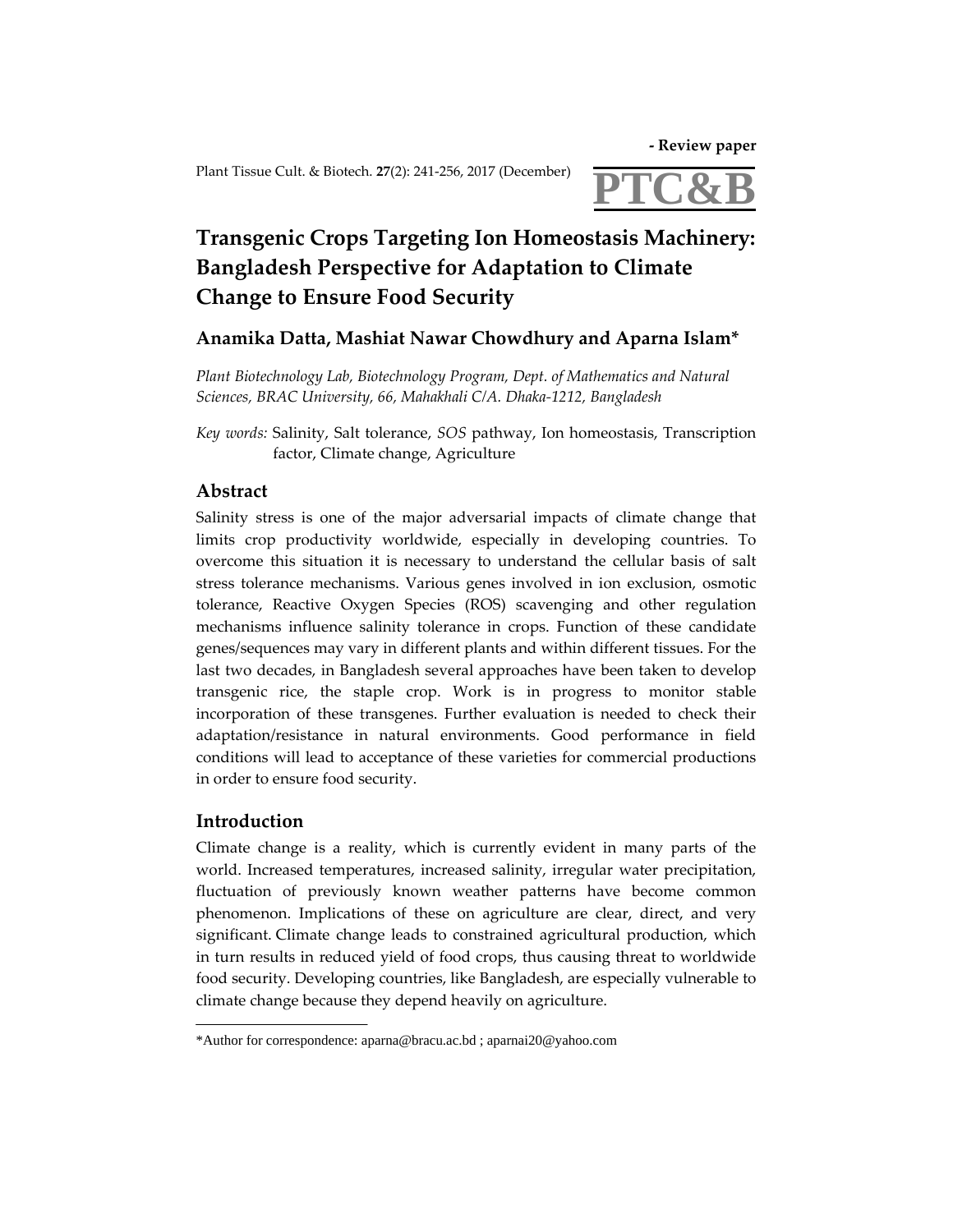Among these climate change phenomenon, salinity is the most alarming as it is likely to be further enhanced by sea-level rise. Asian countries like, Bangladesh, India, Philippines are facing major risks from saline infusion (FAO 2014). Among these countries, Bangladesh is considered to be one of the most vulnerable countries of the world to CCSLR (the Climate Change and Sea Level Rise) as a number of environmental issues are working together in hindering crop production. For example, productivity of rice, the staple crop is falling alarmingly and it is likely to fall nearly 10% by 2050 (IPCC 2007). Therefore, development of saline tolerant rice varieties is an urgent need at present to ensure the food security for more than 160 million people of Bangladesh.

In the current global environmental scenario invention of saline-tolerant, high-yielding genotypes has become key research. With the advent of recent biotechnological tools, like knowledge of genomics and genetic mechanisms, precision crop improvement has become a reachable goal. Merging of biotechnological approaches with traditional breeding methods has also accelerated the increase in crop production.

In this review the major adaptive mechanisms of plants towards salt tolerance at the physiological and molecular levels has been discussed and potential tolerance genes identified for transformation. Transgene expression through constitutive, tissue specific or induction through different promoters has also been discussed. Finally, a few case studies in Bangladesh to develop transgenic rice have been described.

#### **Salinity: Global threat towards food security**

Globally, irrigated lands cover some 230 million hectares, of which nearly 62 million hectares land is salt-affected (FAO 2014). The inflation-adjusted cost of salt-induced land degradation in 2013 was estimated at US\$441 per hectare, yielding an estimate of global economic losses at US\$27.3 billion per year. Every day for more than 20 years, an average of 2,000 hectares of irrigated land in arid and semi‐arid areas across 75 countries have been degraded by salt (UNU‐ INWEH 2014).

Due to the enormous uncertainties surrounding global climate change, salinity is likely to decrease production of rice, wheat, corn, soybeans, and potatoes, the staples for billions of people and major food crops in Asia, North America and Africa. Increased salinity may lead to average per-person reductions in food availability of 3.2% (99 kcal per day), in fruit and vegetable intake of 4.0% (14.9g per day), which could cause loss in lives of more than 5 million adults worldwide in 2050 due to changes in diet from reduced crop productivity (FAO 2014).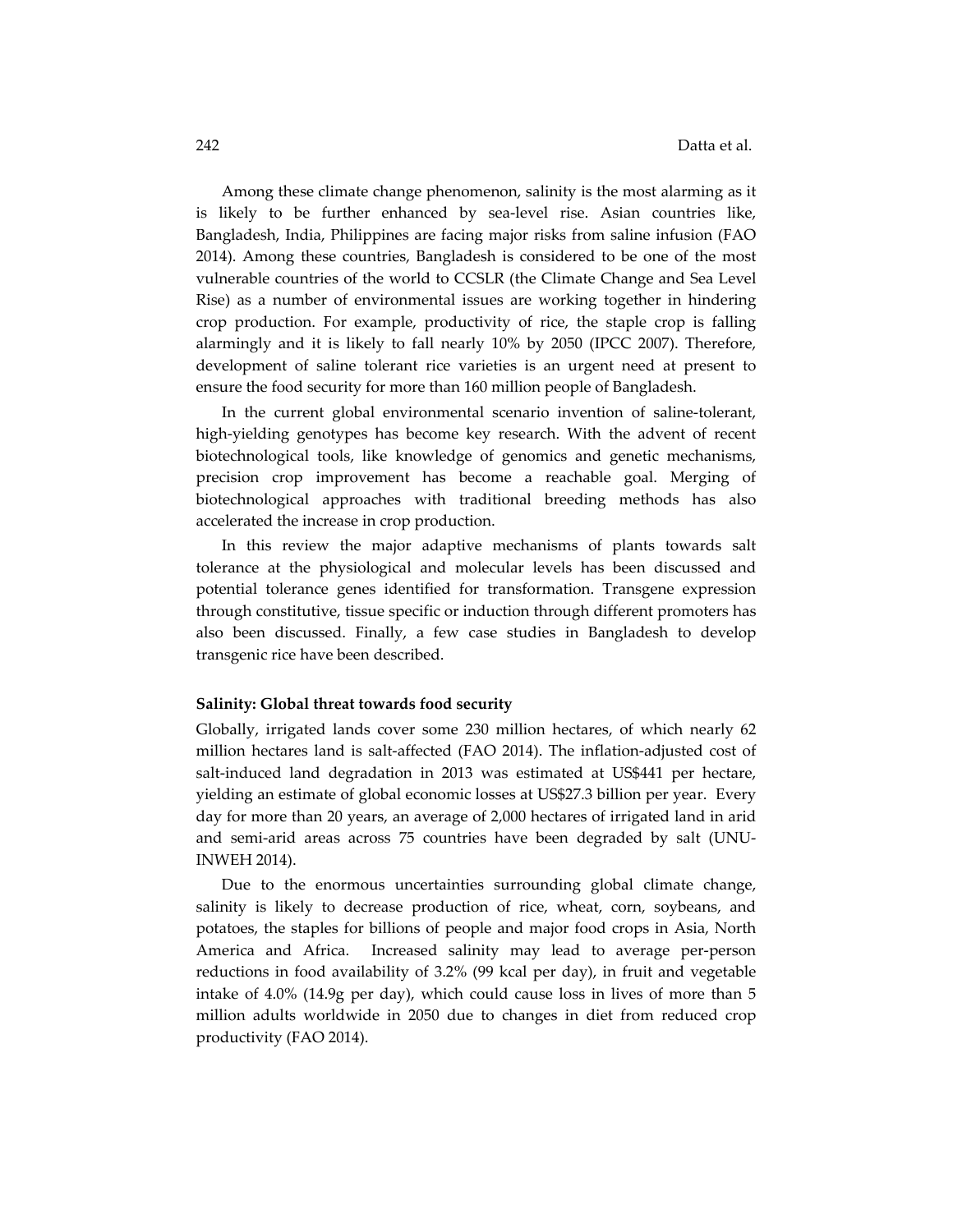In the Indo‐Gangetic Basin, crop yield losses for wheat, rice, sugarcane and cotton grown on salt‐affected lands could be 40 per cent, 45 per cent, 48 per cent, and 63 per cent, respectively. This will lead to employment losses approximately 50–80 man‐days per hectare, with an estimated 20–40 per cent increase in human health problems and 15–50 per cent increase in animal health problems (UNU‐ INWEH 2014).

The reality is that world agriculture needs to produce about 70% more food crop compared to present for an additional 2.3 billion people by 2050. Engineering of salinity tolerance in agronomically important crop plants is therefore required to increase their productivity by enabling them to grow in saline soils, which are otherwise left uncultivated.

# **Salinity: Bangladesh at a high risk**

Bangladesh is a densely populated country of the world and here the probability of increasing cultivable land is non‐existent. At present, around 1.056 million hectares in the coastal regions are affected by soil salinity of various degrees, which has increased from 0.833 million hectares in about the last four decades (SRDI 2010). Therefore, it is one of the most serious environmental factors limiting the productivity of rice.

According to the Soil Resource and Development Institute (SRDI 2010, Siddiky et al. 2012), around 0.74 million hectares of land are being cultivated in the coastal region, out of which around 0.38 million hectares are now salt‐ affected. Out of 0.38 million hectares of salt‐affected land, a survey indicates that around 0.33 million hectares are affected by salt up to  $12$  dSm<sup>-1</sup>, in the dry season, whereas some areas worse. Existing rice cultivars produced using traditional breeding methods and released by BRRI can grow only up to 8 dS/m with some yield loss (Saleque et al. 2015). Climate experts have predicted that the increasing amount of salt in these crop lands will cause the area's landscape to become barren in the near future (Haque 2006). The salinity level may rise up to 15/16 dSm<sup>-1</sup> in coastal regions but even if 50% of the moderate salinity-prone farmland could be covered under transgenic rice, the countryʹs crop productivity would have a significant boost.

### **Plants response towards saline condition**

Salinity is determined by the total amount of dissolved salts present in it. Two most common ways to measure salinity are: (a) Total dissolved solids (TDS), and (b) Electrical conductivity (EC). The meaning of salinity is having electrical conductivity (ECe) equal to or more than  $4 \text{ dSm}^{-1}$  in irrigation water samples at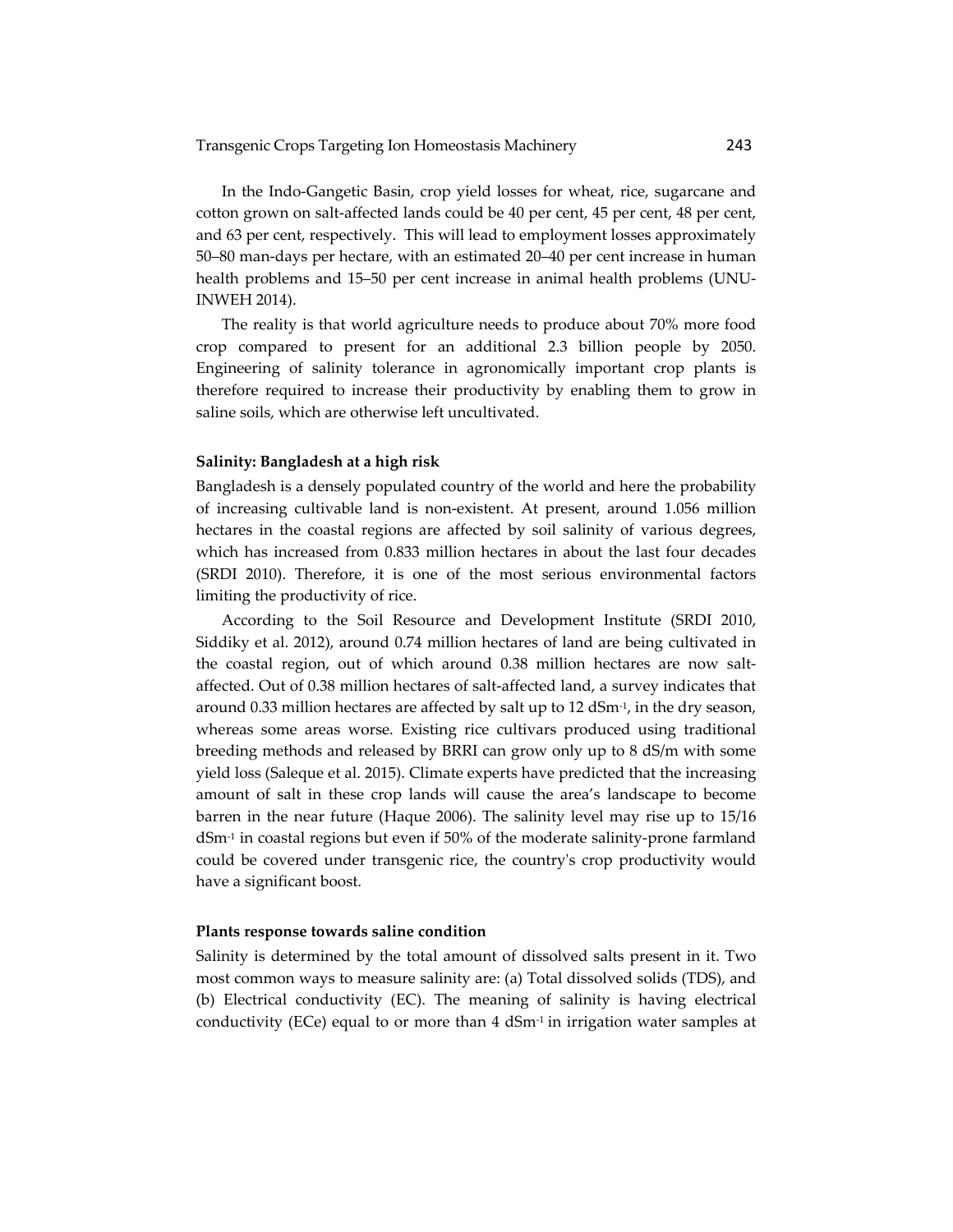temperature 25˚C (Bahmani et al. 2015). Cations and anions that plays most important role in salinity are sodium (Na<sup>+</sup>), calcium (Ca<sup>2+</sup>), magnesium (Mg<sup>2+</sup>), chloride (Cl), sulfate (SO4<sup>2</sup>) and bicarbonate (HCO<sub>3</sub>). Among these the most prevalent are firstly Na (in almost plants) and secondly Cl (especially in trees like citrus). Therefore, the plants salinity tolerance research deals with NaCl as the salinizing salt.

Based on the capacity to grow in a saline environment, plants can be classified into two categories. These are glycophyte and halophyte. Most crop plant species are glycophytes, which are salt sensitive. In contrast, halophytes are able to grow in habitats excessively rich in salts, such as, salt marshes, sea coasts, and saline or alkaline semi‐deserts and steppes. The salt tolerance in halophytes involves a range of adaptations, including ion compartmentalization, osmolyte production, osmotic adjustment, succulence, selective transport, salt exclusion, enzyme responses, salt excretion, and genetic control (Zhang et al. 2001). While in absence of these adaptations, salinity has several deleterious effects on salt sensitive plants, such as:

- i. Osmotic stress (resulted in loss of cell turgor),
- ii. Ion toxicity (mainly due to the Na<sup>+</sup> and Cl<sup>-</sup> and SO4<sup>2-</sup>),
- iii. Mineral deficiency (specially Potassium, Iron and Zinc),
- iv. Ion imbalance,
- v. Oxidative stress,
- vi. Stomatal blockade (resulted in reduction of carbon dioxide availability),
- vii. Photosynthesis inhibition,
- viii. Cell division inhibition,
- ix. Increase of sensitivity to diseases and a combination of these.

Some glycophytes such as traditional cultivars or landraces have adapted to the environment, e.g. coastal salinity, and may have evolved with 1‐2 of the above defense mechanisms against salinity stress (Lisa et al. 2004 and Rahman et al. 2016). The physiological responses of plants towards salinity and their relation to salinity resistance have been much studied and frequently reviewed for many crop species, including rice, wheat, bean, tomato, onion, pepper, corn, potato etc. All these research established that these salt sensitive plant faces severe reduction in crop productivity in presence of salinity (Ashraf et al. 2014).

### **Molecular mechanisms of plant salinity tolerance**

In general, plant adaptation to environmental stresses depends on the activation of molecular networks involved in stress perception, signal transduction, and the expression of specific stress‐related genes and metabolites. *In silico* research showed that the sequences that are involved in abiotic stress resistance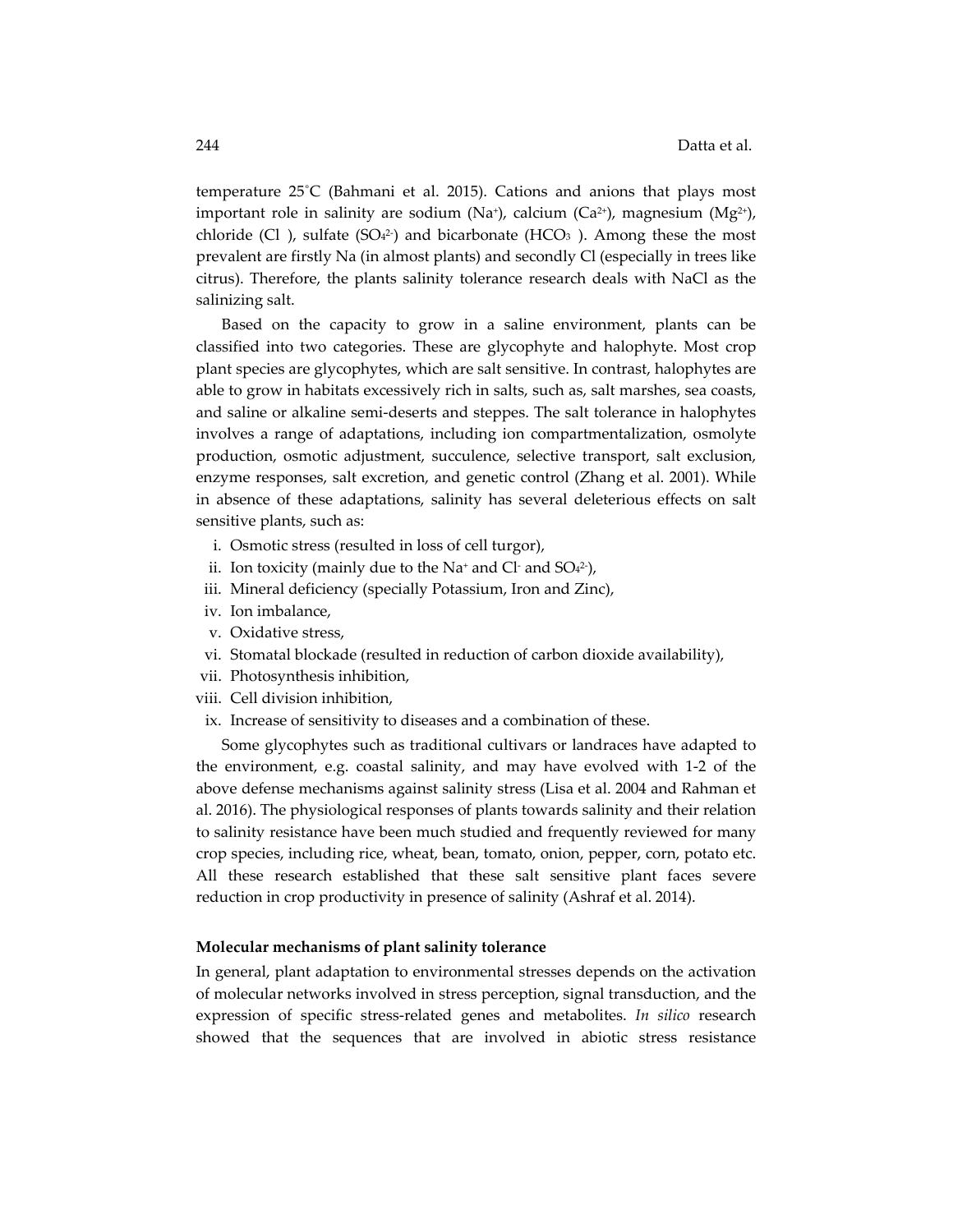mechanism are common for many of the stresses, like, drought, cold, salinity etc. (Razzaque et al. 2014 and Naika et al. 2013). Thus, they share similar network and are highly correlated in a regulatory manner. The sequences that are involved in these tolerance mechanisms include stress responsive genes, transcription factors, regulatory genes and enzymes. One of the major perturbations during salinity stress is the overload of the Na+ ions at the expense of K+, which if left un‐managed can cause severe plant damage and death (Ismail et al. 2014). So a major defense pathway for many glycophytes and halophytes is reduction of the Na+ load, accomplished by the following mechanisms:

- i. Salt Overly Sensitive 1 (*SOS1*) pathway
- ii. Sodium influx and Na+/K+ balance
- iii. Sodium efflux
- iv. Sodium compartmentalization

i. *Salt Overly Sensitive 1 (SOS1) pathway:* Understanding of plant responses to excessive Na+ concentration has progressed enormously since the discovery of the Salt Overly Sensitive 1 (*SOS1*) pathway in *Arabidopsis* (Shi et al. 2000). The prominent genes working in this pathway include *SOS1*, a plasma membrane Na+/H+ antiporter (Shi et al. 2000), *SOS2*, a serine/threonine protein kinase (Liu et al. 2000), *SOS3*, a Ca<sup>2+</sup> sensor (Liu et al. 2000), High-affinity K<sup>+</sup> Transporter  $(HKT1)$ , a transporter that facilitates  $K<sup>+</sup>$  or Na<sup>+</sup> uptake into the cell and *NHX1*, a Na+/H+ antiporter localized on vacuolar membrane for Na+ compartmentation in the vacuole. Upon salt stress perception at the plant cell membrane, coordinated signaling conducted through the *SOS1* pathway components results in the up‐ regulation of both the *SOS1* and NHX1 transcripts that resulting in lower Na+ accumulation in root, xylem stream and shoot cells (Juan et al. 2014).

ii. *Sodium influx and Na+/K+ balance:* Under normal physiological conditions, plants maintain a high potassium and sodium (K+/Na+) ratio in the cytosol (Khan  $2011$ ). Accumulation of high Na<sup>+</sup> concentration in the extracellular spaces generates a very high electrical membrane potential difference, which facilitate a passive movement of Na+ ions into the cytosol.

This passive movement of  $Na<sup>+</sup>$  ions into root cells is facilitated by ion transporters or channels. These different transporters function in parallel, mediating Na+ uptake into the roots and are dependent upon species and growth conditions.

Several members of the High-affinity K<sup>+</sup> Transporter (HKT1) family have been identified that play a significant role in the Na<sup>+</sup> influx (Khan 2011). The tissue specific activity of *HKT1* has recently been shown to correlate with lower overall Na+ movement from root to shoot and the subsequent salt tolerance.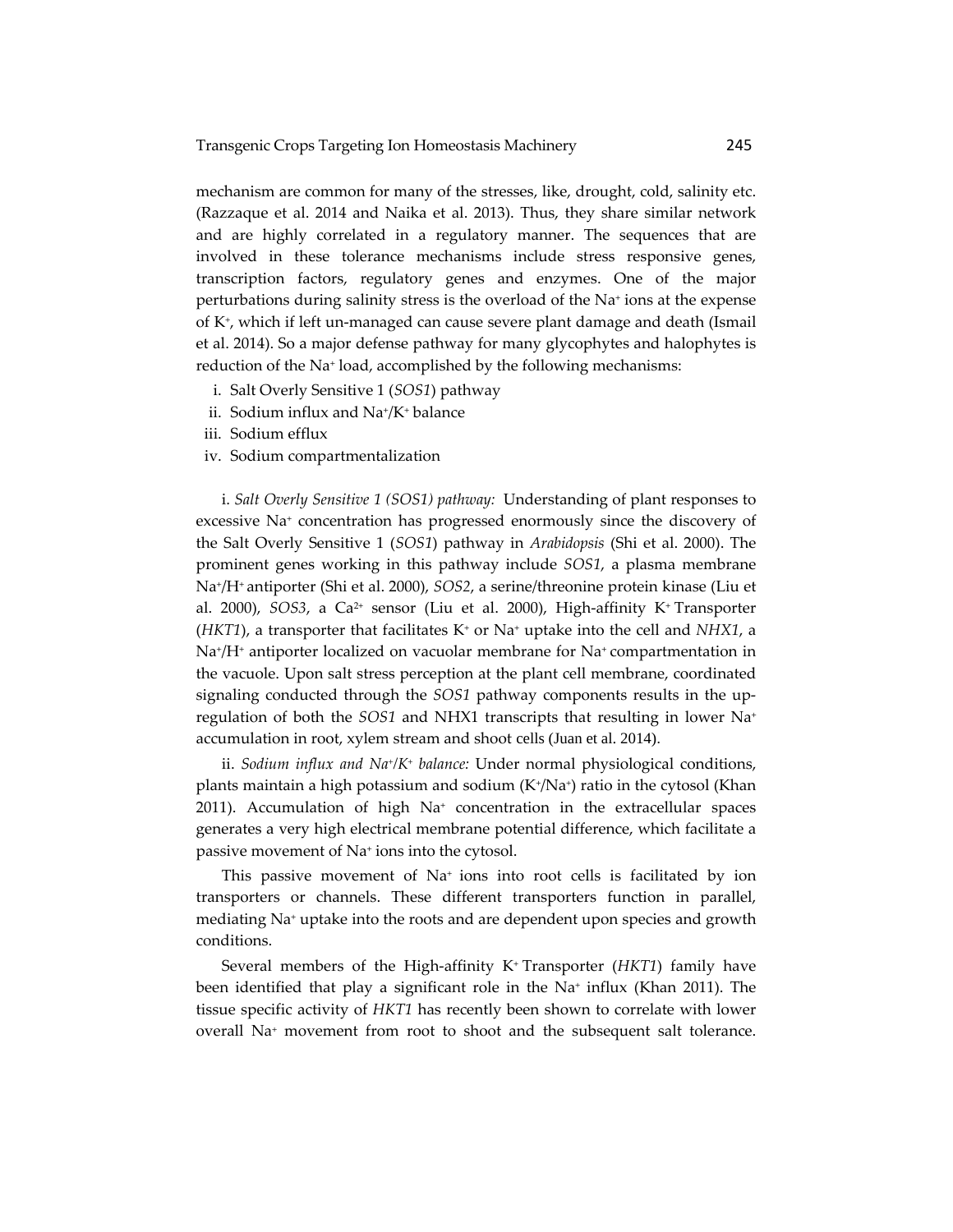Transgenic *Arabidopsis* expressing the *HKT1* gene in the mature root stele cells showed a drastic decrease of Na+ accumulation in the shoot by 37 to 64% (Khan 2011). This decrease in shoot  $Na^+$  content was mediated by the increased  $Na^+$ influx into the root stele cells, which in turn, decreased the flow of Na+ from root to shoot and increased salt tolerance.

iii. *Sodium efflux:* If soil salinity is high, sodium enters into the plant through roots. But accumulation of Na+ in the cytosol of root cell at toxic levels is prevented by transporting Na+ to the shoot cell. As a result Na+ accumulates in high concentration both outside and inside of the shoot cell plasma membrane. This generated electrochemical gradient across the membrane, in turn activates ion transport to remove excess Na+ from the cell (Blumwald 2000). For this purpose, specific Na+‐ATPases are present in the plasma membrane. The only channels through which  $Na^+$  is excluded of the cell are  $Na^+/H^+$  antiporters. These Na+/H+ antiporters play a crucial role in maintaining cellular sodium level, cytoplasmic pH and cell turgor (Zhang and Blumwald 2001).

iv. *Sodium compartmentalization:* Besides excluding excess Na+ from cytosol, the vacuolar compartmentalization of Na+ is another very important mechanism to cope with salinity stress (Apse and Blumwald 2002). Excess Na<sup>+</sup> in the cytosol is taken into the vacuole by cation/H+ antiporters localized on vacuolar membranes (Liu et al. 2010). These antiporters are driven by electrochemical gradient of protons generated by the vacuolar H<sup>+</sup>-translocating enzymes such as H+‐ATPase and H+‐PPase (Apse and Blumwald 2002).

#### **Transformation techniques to introduce foreign gene(s) into plants**

The emphasis for plant transformation research has been encouraged for: (*a*) generation of plants with useful phenotypes unattainable by conventional plant breeding and (*b*) overcoming the limitations in varieties more efficiently than conventional breeding (Brich 1997).

The capacity to introduce and express diverse foreign genes in plants has been extended to over 120 species in at least 35 families. Successes include most major economic crops, vegetables, ornamental, medicinal, fruit, tree, and fodder plants.

To develop saline tolerant plant following categories of genes has been identified for transformation,

*i. Ion homeostasis*: Na+/H+ antiporter (with its different family members), Na+ ATPase etc.

*ii. Salt Overly Sensitive*: *SOS1* gene, vacuolar Na+/H+ antiporter, vacuolar pyrophosphatase etc.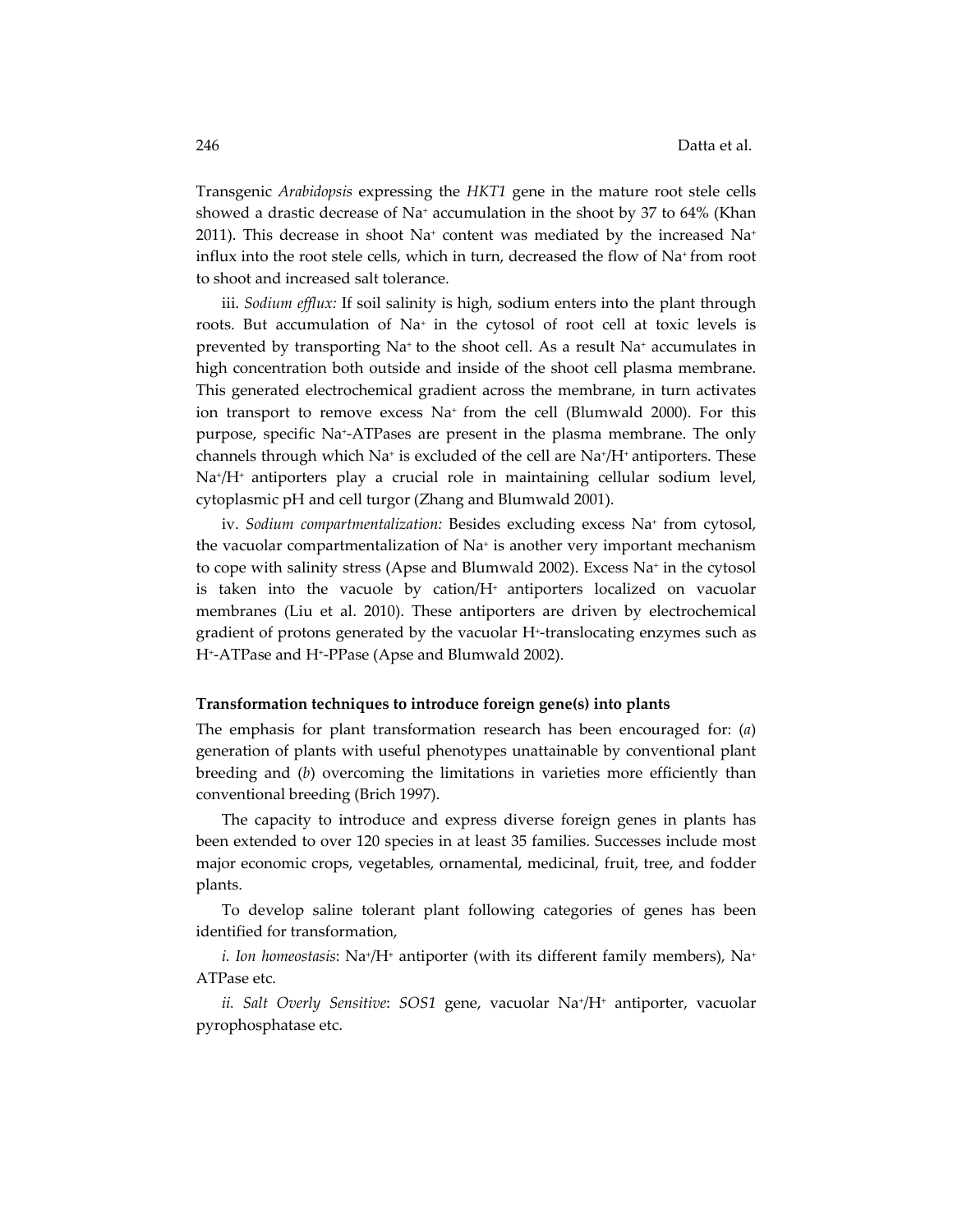*iii. Osmotic tolerance*: genes including Trehalose‐6‐phosphate synthase (TPS), Trehalose-6-phosphate phosphatase (TPP), Mannitol-1-phosphate dehydrogenase (mt1D), Glutathione S‐transferase (GST), Catalase etc.

*iv. Transcription factors*: genes involved in sensing and signaling mechanisms like Calcineurin-B, interacting protein kinases (CIPK), Sucrose nonfermenting1-1 type protein kinase and transcription factors involve in salt-tolerance, like, DREB, AP2, ERF, SNAC1, SNAC10 etc.

### **Attempts to introduce salt tolerance in crop species**

Several genes have been introduced into plant genome to attain enhanced salinity tolerance as discussed below.

i. *Targeting ion homeostasis machinery through vacuolar Na+/H+ antiporter genes* (NHX): Importance of ion transporter like vacuolar Na+/H+ antiporter genes (NHX) in abiotic stress signaling is well documented (Razzaque et al. 2014). Transformation of several plant species with ion transporters, particularly the vacuolar Na+/H+ antiporter genes, have resulted in enhanced tolerance to elevated salt concentrations. The *Arabidopsis* vacuolar membrane Na+/H+ antiporters have been introduced in several crop plants to enhance their salt tolerance. Introduction of *AtNHX1* in *Brassica* conferred salt stress tolerance and transgenic plants showed 2.3% high plant fresh weight and 2.34% high grain yield under (100 mM) NaCl (Zhang et al. 2001). Transgenic cotton that expressed *Arabidopsis AtNHX1* showed enhanced salt stress tolerance (He et al. 2005). Transgenic tobacco transformed with *BnNHX1* (*Brassica napus*) showed improved plant growth and better seed production under 200 mM NaCl stress, while wild‐ type plants died (Wang et al. 2004).

The expression of *AgNHX1* (*Atriplex gmelini*) in transgenic rice plants exhibited enhanced survival of seedlings (81 to 100%) under salt stress (Ohta et al. 2002). Similarly, transformation of rice with *OsNHX1* and *PgNHX1* (*Pennisetum glaucum*) conferred salt tolerance and transgenic plants showed higher shoot and root growth (Fukuda et al. 2004, Chen et al. 2007, Verma et al. 2007). Transformation of wheat and maize with *AtNHX1* showed tolerance to salt stress (Xue et al. 2004 and Yin et al. 2004).

ii. *Targeting salt overly sensitive signaling pathway through Salt Overly Sensitive (SOS) genes: SOS1* was first identified in *Arabidopsis* mutant that showed altered root growth on saline media (Wu et al. 1996). Another two genes (*SOS2* and *SOS3*) were also identified that function as regulators for the activity of *SOS1* and enhances the *SOS1* mediated Na<sup>+</sup>/H<sup>+</sup> exchange across plasma membrane (Qiu et al. 2003). Transforming this gene into *Brassica juncea* and *Brassica*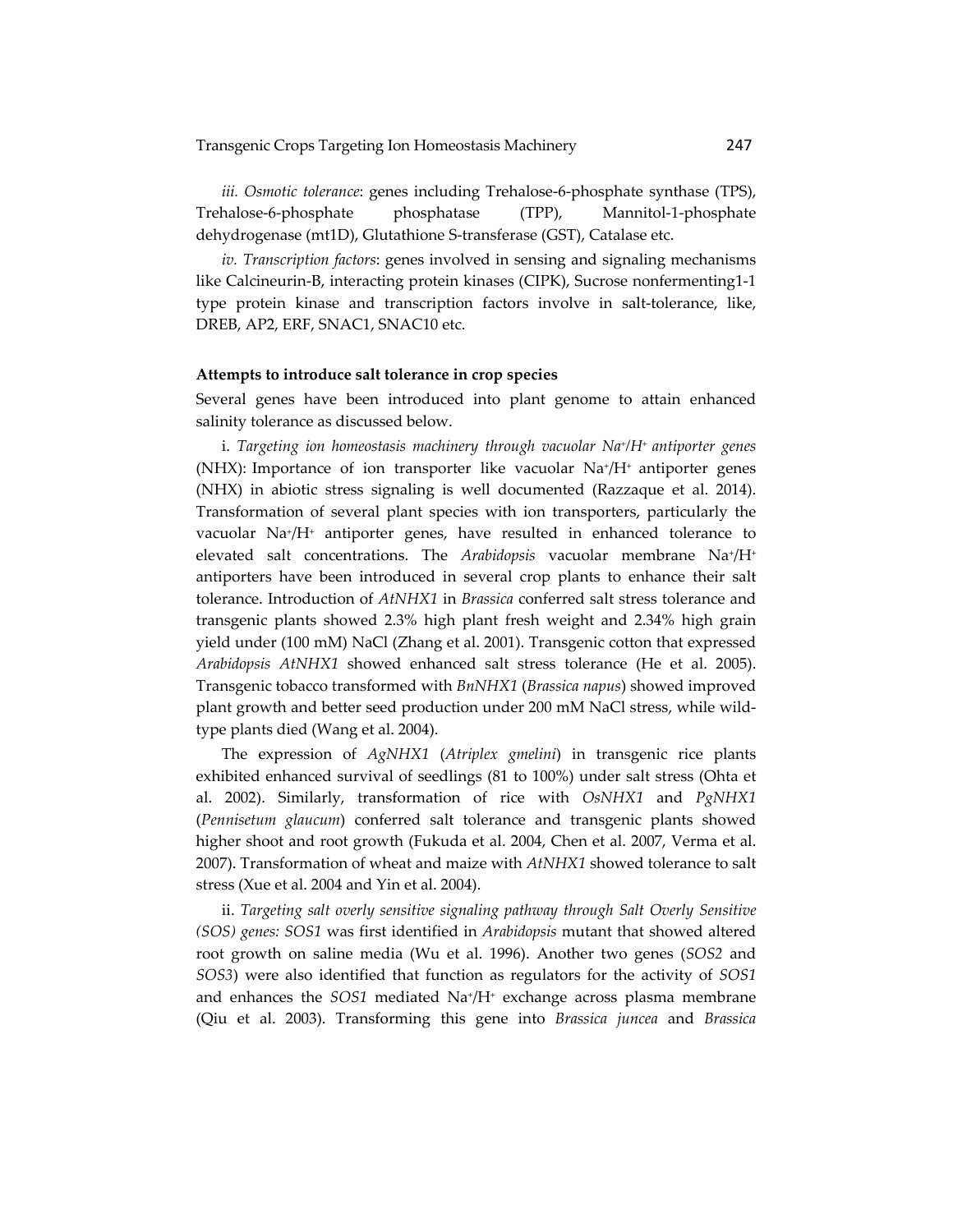*campestris* exhibited salt tolerance upto 25 and 50 mM, respectively (Chakraborty et al. 2012).

Yang et al. (2009) generated several transgenic *Arabidopsis* lines that expressed *SOS1*, *SOS2*, *SOS3* and *AtNHX1*, either individually or in combination. They reported high salt stress tolerance for those transgenic plants reaching resistance upto 50 mM of NaCl.

*iii. Targeting osmotic homeostasis machinery through osmolytes genes:* Mannitol and trehalose function as osmolytes that accumulate during stress and eliminates cell dehydration (Loescher et al. 1992). Accumulations of carbohydrates, such as, sugars (e.g. glucose, fructose, fructans, and trehalose) and starch occur under salt stress. Sucrose content was found to increase in tomato (*Solanum lycopersicum*) under salinity due to increased activity of sucrose phosphate synthase (Gao et al. 1998). Engineered mannitol expression has been reported to enhance seed germination during salt stress in transformed *Arabidopsis* (Thomas et al. 1995). But these molecules may have varied effect on physiology and reproductive characteristics. For example, in potato abnormal morphology was observed when trehalose-6-phosphate synthase (TPSI) was introduced (Yeo et al. 2000). However, introduction of 1‐pyrroline‐5‐carboxylate synthetase reported to give better tolerance to salinity but cost yield penalty and weight loss (Hmida‐Sayari et al. 2005).

*iv. Targeting transcription factor machinery:* Through regulation of target genes, transcription factors also play roles in stress responses (Tran et al. 2004). Stress responsive *NAC1*, belonging to the NAC family, was reported to be induced under salt stress (Balazadeh et al*.* 2010). *SNAC1* gene over expression was observed to increase stomatal closure, preventing plants to go through excessive water loss (Hu et al. 2006).

*SNAC1* controls over 80 genes, among which 40 of them are involved in drought stress response, such as, signal transduction, production of osmolyte, detoxification, protection of macromolecules and stomatal closure etc. (Khong et al. 2008). Over expression of a NAC transcription factor in both rice and wheat conferred salt tolerance, thereby predicting their role in stress mitigation (Nakashima et al. 2007). NAC is also reported to alter Na+ accumulation in chrysanthemum (Roy et al. 2014). There are other important transcription factors have been noticed to improve salt-tolerance after transformation, such as, DREB improved germination in tobacco, MYB improved chlorophyll retention in tomato, AP2 and ERF improved biomass content in wheat (Roy et al. 2014).

*v. Targeting promoter performance:* Numerous genes have potential to have to produce improved salinity tolerance. Use of stress inducible promoters to express genes conferring salt tolerance may be preferable than constitutive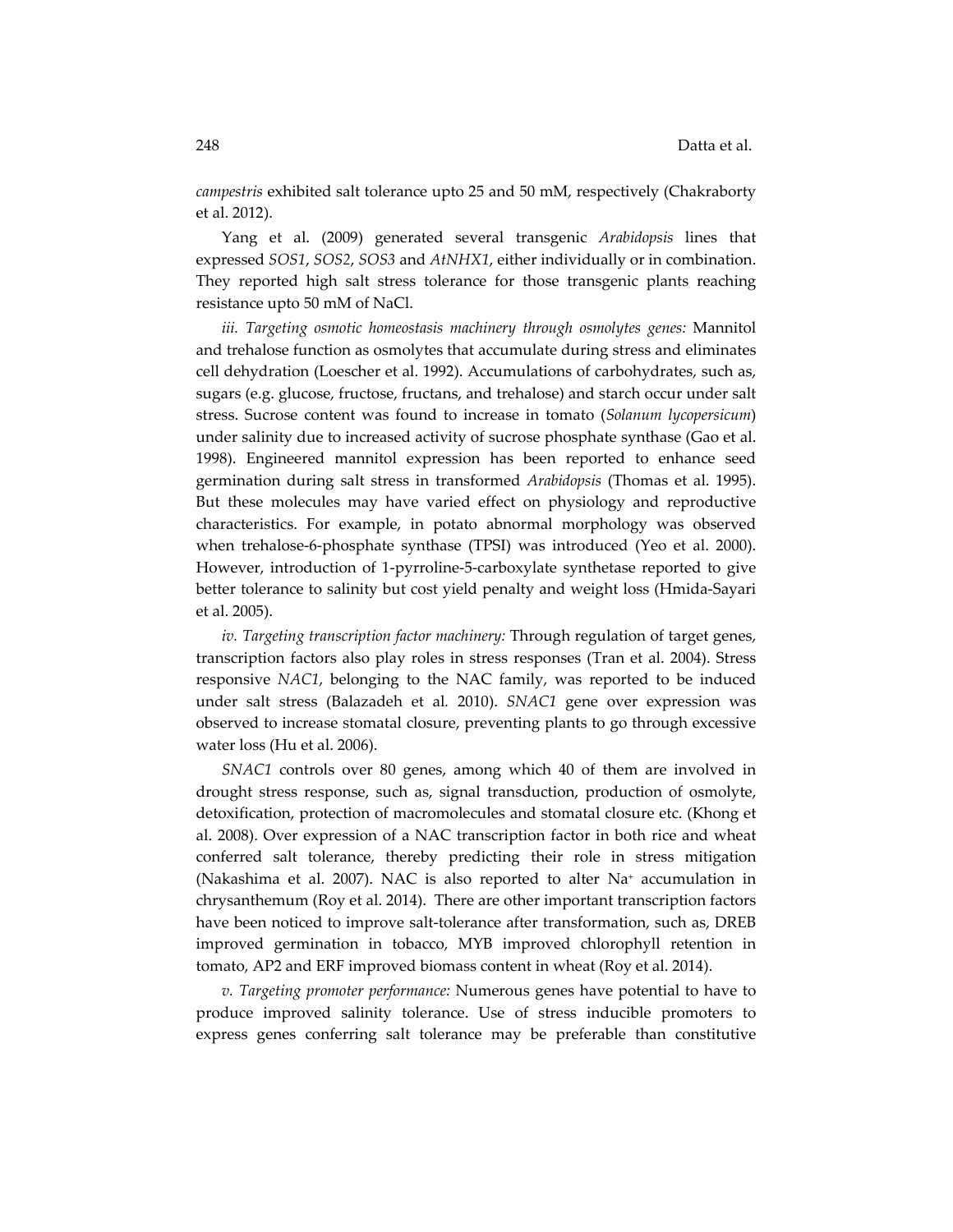promoters. Because when the genes are controlled by a promoter that is either cell type specific and/or stress inducible or have a tag on the protein that directs it to the correct cellular organelle, then the desired salt tolerant phenotype is more easily obtained (Roy et al. 2014).

#### **Approaches carried out in Bangladesh to develop salinity tolerant rice**

Bangladesh is the  $7<sup>th</sup>$  most populated country of the world with current estimates of 160 million people. As rice is the staple food several attempts has been made for its improvement. Several attempts have been made to transfer the gene(s) described above into crop plants in order to improve tolerance.

i. *Targeting ion homeostasis machinery through vacuolar Na+/H+ antiporter genes* (NHX): Binnatoa rice was transformed to improve salt tolerance by targeting ion homeostasis machinery by over‐expression of *OsNHX1* under the constitutive promoter Actin1D and CaMV35S. Degree of salt tolerance and overall performance of the two transgenic rice bearing Actin1D and CaMV35S promoters displayed no significant difference, suggesting similitude of role in gene regulation of the two constitutive promoters (Islam et al. 2009).

*ii. Targeting salt overly sensitive signaling pathway:* In a study, the coding sequence of *SOS1* gene (3447 bp) was cloned (Razzaque et al. 2013) and transformed into farmer popular rice variety BRRI dhan28. The *SOS1* gene encodes a plasma membrane  $\text{Na}^+\text{/}H^+$  antiporter that play an important role in germination and growth in saline environments. This study showed an improved salinity tolerance level of 150 to 200 mM in the high yielding but salt sensitive BRRI dhan28 (Yasmin et al. 2015).

*iii. Targeting transcription factor machinery:* To improve salt tolerance in rice by targeting transcription factor machinery, the *SNAC1* gene (from the salt tolerant rice landrace Pokkali) was cloned and transformed into a salt sensitive rice variety Binnatoa (Abdullah‐Al‐Emran et al. 2010) and BRRI dhan55 using the *in planta* method. The transgenic lines exhibited better tolerance compared to the non‐transgenic plants at 120 mM salt (Parvin et al. 2015).

### **Other attempts made to develop salt tolerance rice**

i. *Targeting replication machinery:* To improve the salinity tolerance of rice a DEAD‐box helicase (PDH45) gene from pea was introduced into Binnatoa through *Agrobacterium*‐mediated transformation (Amin et al. 2012). Higher chlorophyll content, decreased root length and higher leaf  $K^*/Na^+$  ratio was found in transgenic plants compared to wild type plants under salt stress, which indicated induced ion homeostasis. Moreover, PDH45 expressing transgenic rice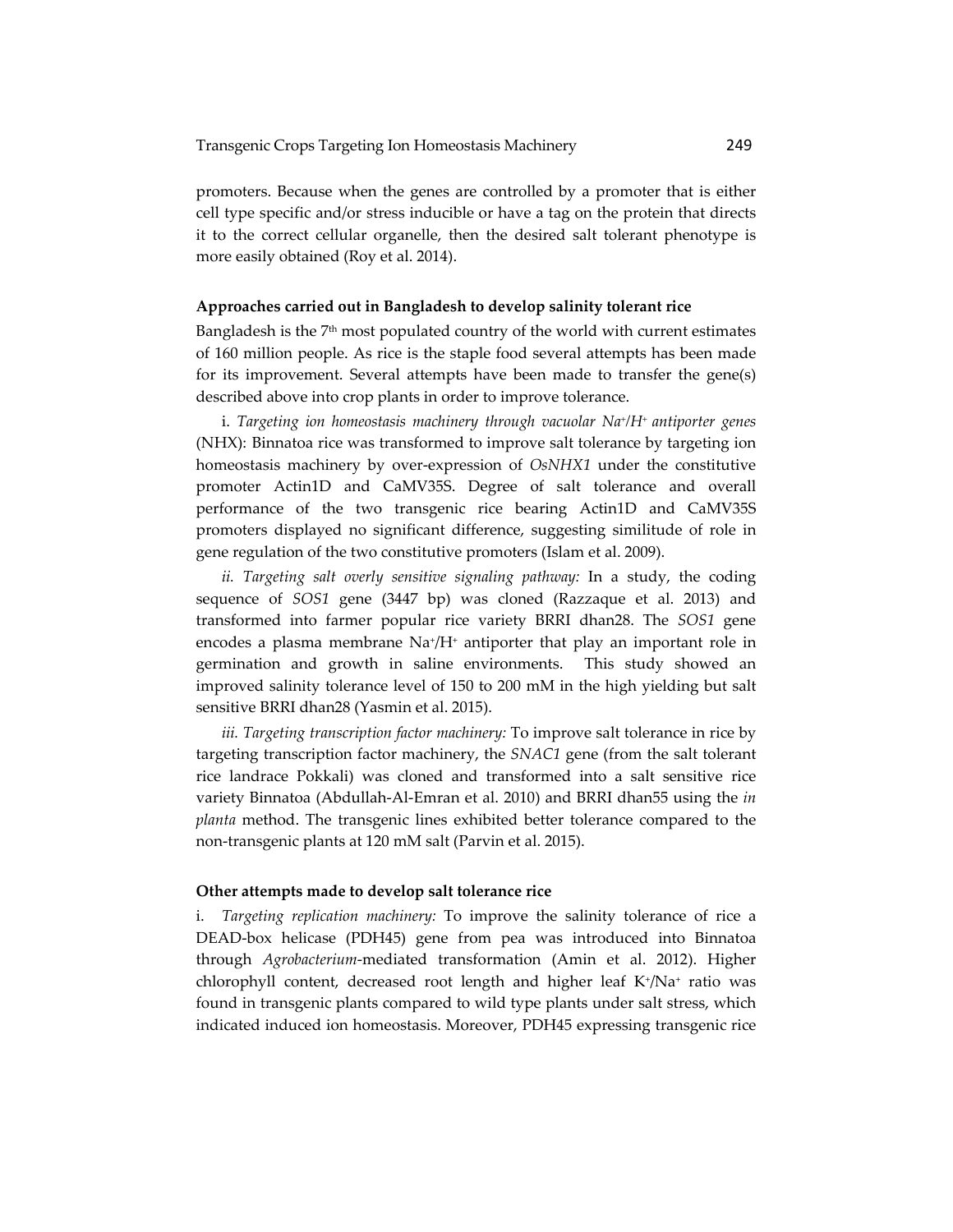plants showed better fertility at the reproductive stage and produced much higher grain yield compared to WT plants under continuous salt stress.

ii. *Pyramiding of antioxidant genes:* To develop transgenic salt tolerant rice by targeting antioxidant machinery, Singla-Pareek and her colleagues utilized two genes that encodes for Glyoxalase I (isolated from a *Brassica juncea*) and Glyoxalase II (isolated from *Oryza sativa* L.cv IRBB10) (Singla-Pareek et al. 2008). These genes are involved in salt tolerance mechanism through glutathione‐based detoxification of methylglyoxal in plant. The transgenic plants showed higher constitutive activity of glyoxalase II that increased further upon salt stress, reflecting the upregulation of endogenous glyoxalase II. The transgenic rice showed higher tolerance to toxic concentrations of methylglyoxal (MG) and NaCl.

Prodhan et al. (2010) reported successful introduction of *kat*E gene in three rice cultivars, Nipponbare, Kasalath and BR‐5 successfully. Introduction of *kat*E gene significantly improved the salt tolerance of the transgenic *indica* lines which could mature and set seed under stress at 100mM salt. Particularly, these transgenic plants could survive for one month in 150 mM and for 20 days in 200 and 250 mM NaCl (Prodhan et al. 2010).

iii. *Targeting different transcript sizes of anti‐porter genes:* The rice *OsNHX1* antiporter gene produces three different transcripts where transcript 1 and 2 produce proteins of equal size, while transcript 3 produces a truncated protein at the C terminus region. However, the 5<sup>ʹ</sup> Un‐Translated region (UTR) is variable in all three transcripts of the *OsNHX1* gene (196, 325, and 186 bp in transcript 1, 2, and 3, respectively), (LOC\_Os07g47100, gramene). This is in contrast to *Arabidopsis* (a model plant and not a crop species like rice) which has only a single transcript. The properties of a transcript are controlled by some features of their UTRs as the UTR of a gene has important biological roles which can influence the half‐life, intracellular localization, and differential translational efficiency of the corresponding mRNA, particularly for regulatory genes responsive to stress. Over-expression of vacuolar Na<sup>+</sup>/H<sup>+</sup> antiporter from the CDS and 5<sup>ʹ</sup> UTR (1.9 kb) and complete cDNA (2.3 kb) that a higher level of reproductive level salt tolerance was reported for the 2.3 kb construct compared to the moderate level of stress obtained from the 1.9 kb construct. The result of the experiment showed increased expression of the *OsNHX1* gene under 100 mM salt stress (NaCl) only in case of the 2.3 kb transgenic line along with higher  $K^+$ content (Biswas et al. 2016).

iv. *Combining genes to improve salt tolerance:* Integration of multiple copies of transgene at the same locus has reported to be associated with the instability of transgene expression in plants (Hu et al. 2006). However, insertion of two genes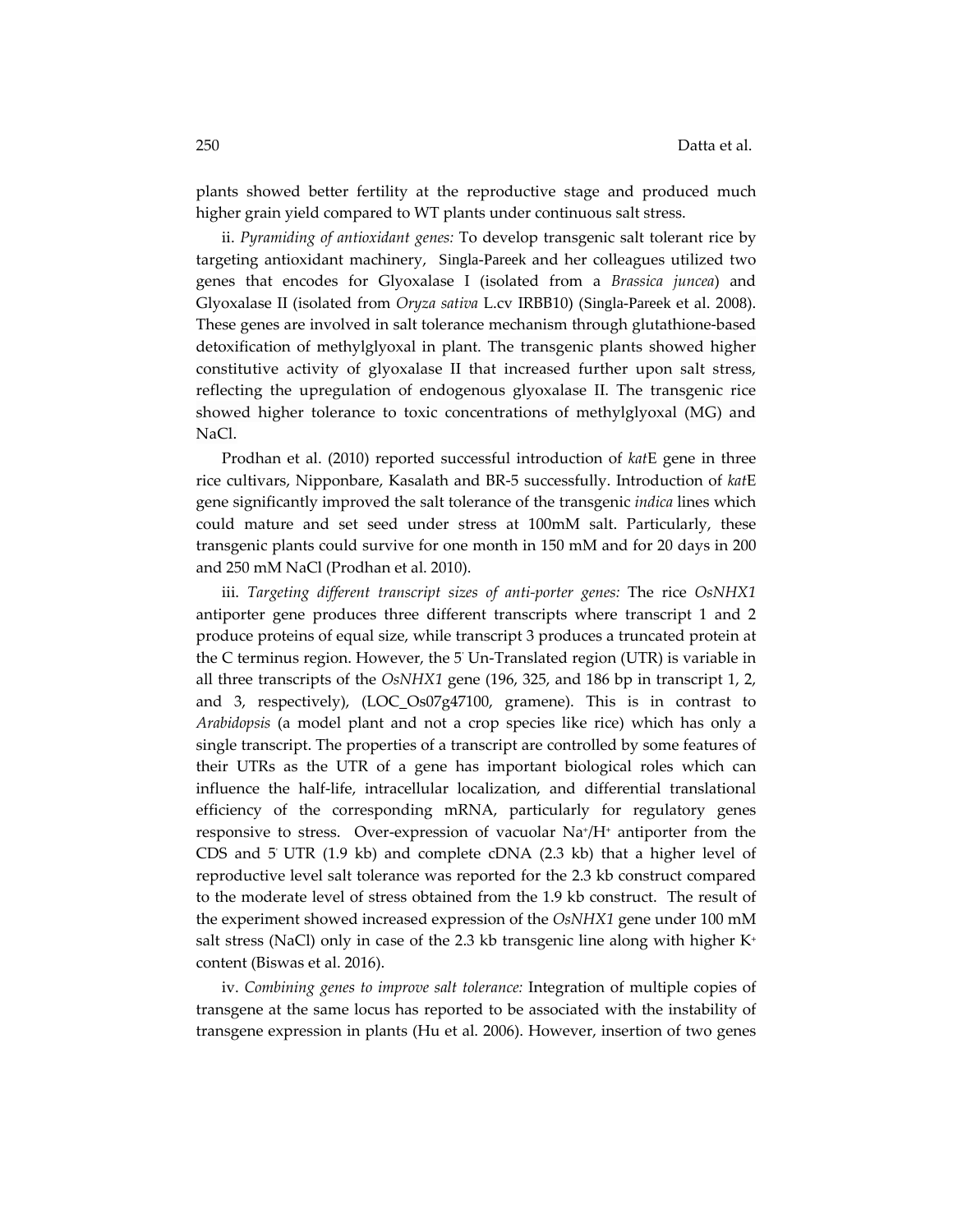is also reported to be acceptable (Hu et al. 2006). In this study, the double copies of the transgene actually showed considerably better salinity tolerance compared to the non‐transformed wildtype BRRI dhan28 (Biswas et al. 2016).

# **Promoters to assist salt tolerance**

Over‐expression of foreign genes under constitutive promoter can be detrimental to host plant and result in sterility, growth retardation, loss of yield, abnormal morphology and transgene silencing (Xu et al. 2006). Therefore, inducible promoters are often preferred over constitutive ones for the expression of foreign genes only when they are required under stress.

RD29A is one such stress‐inducible promoter that is quickly and strongly induced by salt stresses. At both 100 and 200 mM salt exposure, *RD29A*‐*GUS* expression was observed to be maximum in leaves and seeds at 24 hours without any expression in roots. Therefore, maximal expression of the *GUS* gene at 24 hours indicates the suitability of the *RD29A* promoter for driving transgenes suitable in conferring salt tolerance. This promoter was also found suitable for driving transgenes in leaves under drought stress as well (Sarker et al. 2016).

In contrast to the RD29A promoter, Adh promoter that controls the expression of alcohol dehydrogenase gene under abiotic stresses is reported to be root specific (Hossain et al. 2006). *Adh*-*GUS* activity was found to be two-fold higher in 10 hrs salt stress as well as submergence compared to control calli (Ashraf et al. 2014).

#### **Future of attaining stable transgenic Bangladeshi rice variety**

Generally, integration of the foreign gene confirmed through PCR amplification, RT‐PCR and Southern hybridization. While performing transformation with *SOS1*, two copies of integration were observed (Yasmin et al. 2015). RT‐PCR helped selection of the best line with higher expression of the desired transgene. Stable integration of the incorporated gene or promoter is extremely essential in order to be inherited. Therefore, the transgene has to stably integrated, has to show Mendelian inheritance and shown to be inherited in future generation up to F4‐<sup>5</sup> produced through selfing for attaining homozygosity (Biswas et al. 2015).

# **Conclusion**

One of the alarming issues of the present day and also for the forthcoming future is ensuring food security. One approach to address these challenges, has been to include saline soil as arable area. However, we need successful development of more transgenic salt-tolerant crops which will effectively survive in saline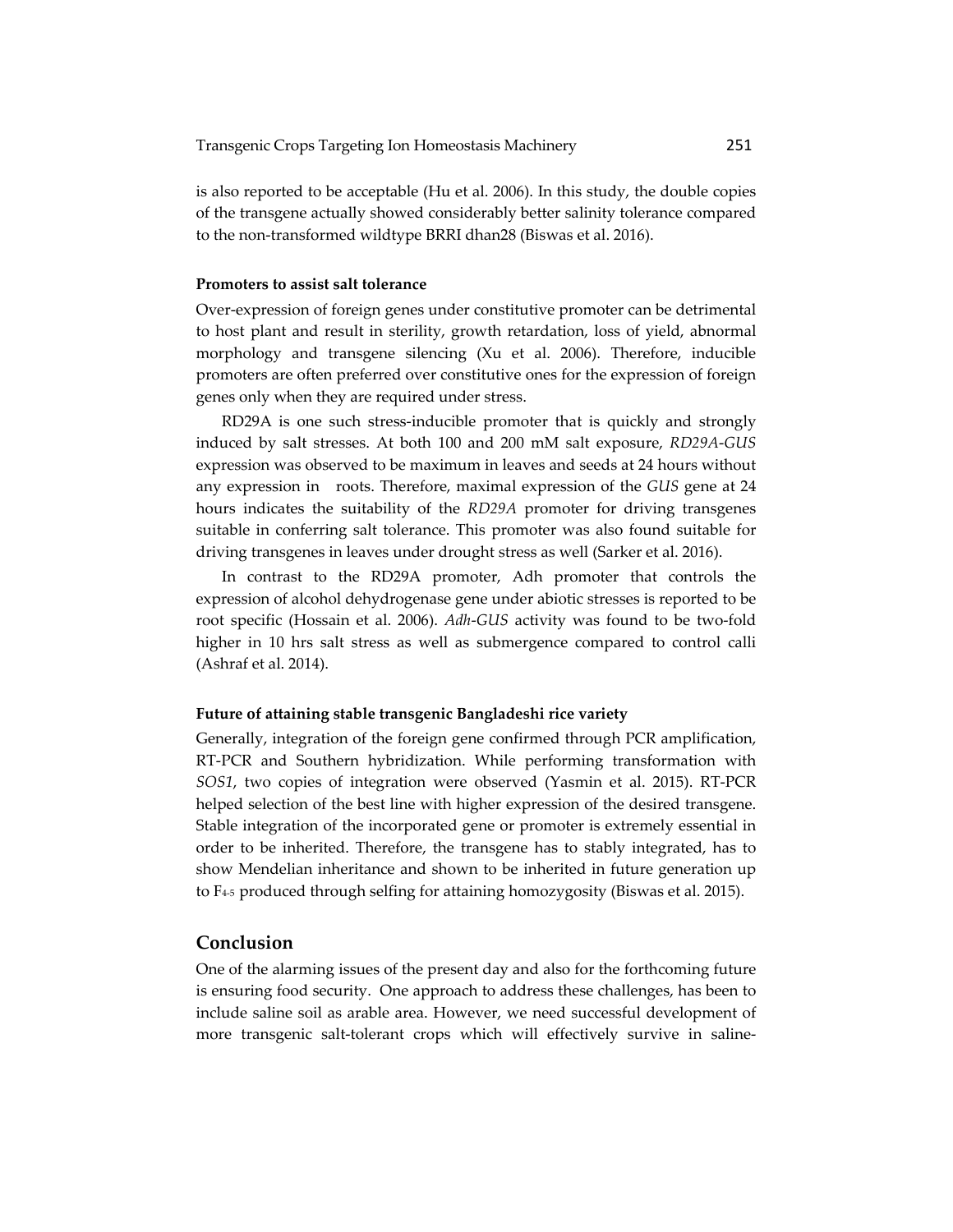stresses field conditions. Moreover, we need functional greenhouses for contained trials and field facilities to test them under confined conditions. The regulatory system also needs to be made free of bureaucratic delays. Therefore, there needs to be more investment in research training as well as infrastructure. The promise of genome‐editing technologies like Crispr‐Cas9, which is not only technically friendly but also may need less regulatory oversight, should be adopted with urgent research funding.

# **Acknowledgement**

Authors are grateful to Professor Zeba I Seraj, Department of Molecular Biology and Biochemistry, University of Dhaka for her critical review and suggestions for improvement of the manuscript.

# **References**

- **Abdullah‐Al‐Emran, Malo R, Amin M, Chakraborty D, Ferdousi A** and **Seraj ZI** (2010) Cloning and transformation of the transcription factor *SNAC1* from rice (*Oryza sativa* L.) landrace pokkali. Sixth Intl. Plant Tissue Cult. & Biotech. Conf., December 3‐5, 2010, Bangladesh Assoc. Plant Tissue Cult. & Biotech. Dhaka, Bangladesh. pp. 155‐ 164.
- **Amin M, Elias SM, Hossain A, Ferdous, A, Rahman MS, Tuteja N** and **Seraj ZI** (2012) Overexpression of a DEAD box helicase, *PDH45*, confers both seedling and reproductive stage salinity tolerance to rice (*Oryza sativa* L.) Molecular Breeding **30** (1): 345‐354.
- **Apse M** and **Bulmwald E** (2002) Engineering salt tolerance in plants. Curr. Opin. Biotechnol. **13**(2): 146‐150.
- **Ashraf MA, Biswas S, Razzaque S, Haque T** and **Seraj ZI** (2014) Cloning and characterization of alcohol dehydrogenase (*Adh*) promoter region for expression under submergence and salinity stress. Plant Tissue Cult. & Biotech. **24**(1): 111‐120.
- **Bahmani K, Noori SAS, Darbandi AI** and **Akbari A** (2015) Molecular mechanisms of plant salinity tolerance: a review. Australian Journal of Crop Sciences **9**(4): 321‐336.
- **Balazadeh S, Siddiqui H, Allu AD, Matallana‐Ramirez LP, Caldana C** and **Mehrnia M** (2010) A gene regulatory network controlled by the NAC transcription factor *ANAC092/AtNAC2/ORE1* during salt‐promoted senescence. Plant J. **62**: 250‐264.
- **Biswas S, Amin USM, Elias SM, Razzaque S, Haque T, Malo R** and **Seraj ZI** (2016) Enhanced salt tolerance conferred by the complete 2.3 kb cDNA of the rice vacuolar Na<sup>+</sup>/H<sup>+</sup> antiporter gene compared to 1.9 kb coding region with 5<sup>'</sup> UTR in transgenic lines of rice. Front. Plant Sci. **7**: 14.
- **Biswas S, Razzaque S, Elias SM, Amin USM, Haque T, Islam SMT, Lisa LA, Naznin F, Rasul NM** and **Seraj ZI** (2015) Effect of the vacuolar Na+/H+ antiporter transgene in a rice landrace and a commercial rice cultivar after its insertion by crossing. Acta Physiol. Plant. **37**(1): 1‐10.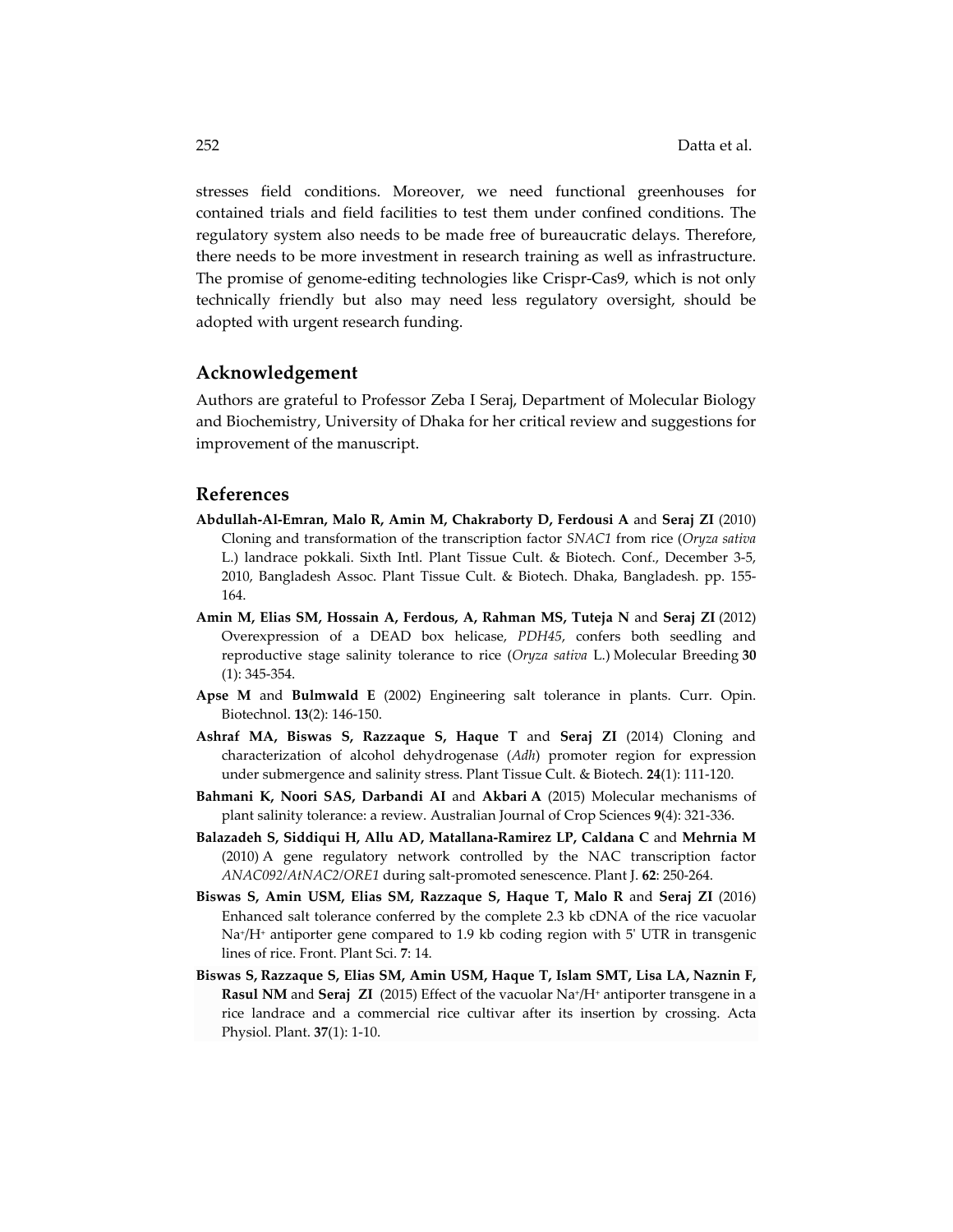- **Blumwald E** (2000) Sodium transport and salt tolerance in plants. Curr. Opin. Cell. Biol. **12**(4): 431‐434.
- **Brich RG** (1997) Plant transformation: problems and strategies for practical application. Annu. Rev. Plant Physiol. Plant Mol. Biol. **48**: 297‐326.
- **Chakraborty K, Sairam RK** and **Bhattacharya R** (2012) Differential expression of salt overly sensitive pathway genes determines salinity stress tolerance in *Brassica* genotypes. Plant Physiol Biochem. **51**: 90‐101.
- **Chen M, Chen, QJ, Niu XG, Zhang R, Lin HQ, Xu CY, Wang XC, Wang GY** and **Chen J** (2007) Expression of *OsNHX1* gene in maize confers salt tolerance and promotes plant growth in the field. Plant Soil. Environ. **53**(11): 490‐498.
- **FAOSTAT** (2014) Production of tomato by countries. Food and Agriculture Organization. http://faostat4.fao.org./home/index.html
- **Fukuda A, Nakamura A, Tagiri A, Tanaka H, Miyao A, Hirochika H** and **Tanaka Y (2004)** Function, intracellular localization and the importance in salt tolerance of a vacuolar Na+/H+ antiporter from rice. Plant Cell Physiol. **45** (2): 146‐159.
- **Gao Z, Sagi M** and **Lips SH** (1998) Carbohydrate metabolism in leaves and assimilate partitioning in fruits of tomato (*Lycopersicon esculentum* L.) as affected by salinity. Plant Science **135**(2): 149‐159.
- **Hmida‐Sayari A, Gargouri‐Bouzid R, Bidani A, Jaoua L, Savouré A** and **Jaoua S** (2005) Overexpression of Δ1‐pyrroline‐5‐carboxylate synthetase increases proline production and confers salt tolerance in transgenic potato plants. Plant Sci. **169**(4): 746‐752.
- **Haque SA** (2006) Salinity problems and crop production in coastal regions of Bangladesh. Pak. J. Bot. **38**(5): 1359‐1365.
- **He C, Yan J, Shen G, Fu L, Holaday A, Auld D, Blumwald E** and **Zhang H** (2005) Expression of an *Arabidopsis* vacuolar sodium/proton antiporter gene in cotton improves photosynthetic performance under salt conditions and increases fiber yield in the field. Plant Cell Physiol. **46**(11): 1848‐1854.
- **Hossain GS, Waditee R, Hibino T, Tanaka Y** and **Takabe T** (2006) Root specific expression of Na+/H+ antiporter gene from Synechocystis sp. PCC 6803 confers salt tolerance of tobacco plant. Plant Biotechnol. **23**(3), 275‐281.
- **Hu H, Dai M, Yao J, Xiao B, Li X** and **Zhang Q** (2006) Overexpressing a *NAM, ATAF*, and *CUC (NAC)* transcription factor enhances drought resistance and salt tolerance in rice. Proc. Natl. Acad. Sci. U.S.A. **103**: 12987‐12992.
- **IPCC Fourth Assessment Report: Climate Change** (2007) Intergovernmental Panel on Climate Change. http://www.ipcc.ch/publications\_and\_data/ar4/syr/en/contents.html
- **Islam SMT, Tammi RS, Malo R, Amin M, Rahman MS, Elia, SM** and **Seraj ZI** (2009) Constitutive expression of *OsNHX1* under the promoter *Actin1D* can improve the tolerance and yield characteristics of Bangladeshi rice Binnatoa in salt stress. Australian J. of Crop Sci. **3**(6): 329‐335.
- **Ismail A, Takeda S** and **Nick P** (2014) Life and death under salt stress: same players, different timing? J Exp Bot. **65**(12):2963‐2979.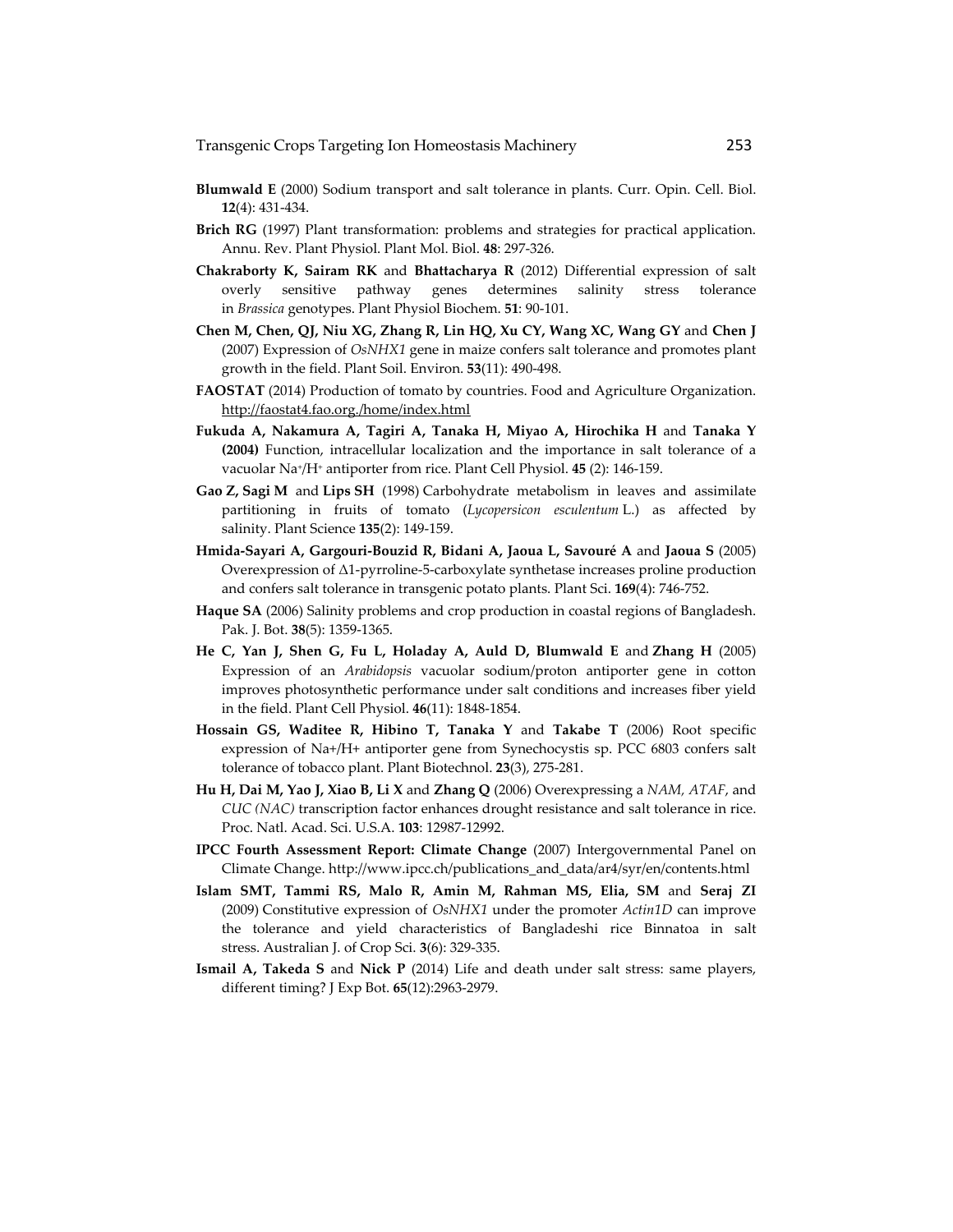- Juan A, Aiping S, Zhiyong G, Jiafu J, Fadi C, Wanghuai L, Weimin F, Zhaolei L and **Sumei C (2014)** The over‐expression of *Chrysanthemum crassum CcSOS1* improves the salinity tolerance of chrysanthemum. Mol Biol Rep. **41**(6):4155‐62 doi 10.1007/s11033‐ 014‐3287‐2
- **Khan MS** (2011) Role of sodium and hydrogen (Na<sup>+</sup>/H<sup>+</sup>) antiporters in salt tolerance of plants: Present and future challenges. African J. of Biotechnology **10**(63): 13693‐13704.
- Khong GN, Richaud F, Coudert Y, Pati PK, Santi C, Perin C, Breitler JC, Meynard D, **Vinh DN, Guiderdoni E** and **Gantet P** (2008) Modulating rice stress tolerance by transcription factors. Biotechnology and Genetic Engineering Reviews **2**(1): 381‐404.
- **Lisa LA, Seraj ZI, Elahi CMF, Keshob CD, Biswas K, Islam MR, Salam MA** and **Gomosta AR** (2004) Genetic variation in microsatellite DNA, physiology and morphology of coastal saline rice (*Oryza sativa* L.) landraces of Bangladesh**.** Plant and Soil **263**: 213‐228. doi:10.1023/B:PLSO.0000047727.24160.f3
- **Liu P, Yang GD, Li H, Zheng CC** and **Wu CA** (2010) Overexpression of *NHX1*s in transgenic *Arabidopsis* enhances photoprotection capacity in high salinity and drought conditions. Acta Physiologiae Plantarum **32**(1): 81‐90.
- **Liu J, Ishitani M, Halfter U** and **Kim C** (2000) The *Arabidopsis thaliana SOS2* gene encodes a protein kinase that is required for salt tolerance. Proc. Natl. Acad. Sci. **97**(7):3730‐ 3734.
- **Loescher WH, Tyson RH, Everard JD, Redgwel RJ** and **Bieleski RL** (1992) Mannitol synthesis in higher plants: evidence for the role and characterization of a NADPH‐ dependent mannose 6‐phosphate reductase. *Plant Physiol* **98**: 1396‐1402.
- **Naika M, Shameer K** and **Sowdhamini R** (2013) Comparative analyses of stress‐ responsive genes in *Arabidopsis thaliana:* insight from genomic data mining, functional enrichment, pathway analysis and phenomics. Molecular BioSystems **9**(7): 1888‐1908.
- **Nakashima K, Tran LS, Van Nguyen D, Fujita M, Maruyama K, Todaka D, Ito Y, Hayashi N, Shinozaki K** and **Yamaguchi‐Shinozaki K** (2007) Functional analysis of a NAC-type transcription factor OsNAC6 involved in abiotic and biotic stressresponsive gene expression in rice. The Plant Journal **51**: 617‐30. doi**:** 10.1111/j.1365‐ 313X.2007.03168.x
- **Ohta M, Hayashi Y, Nakashima A, Hamada A, Tanaka A, Nakamura T** and **Hayakawa T** (2002) Introduction of a Na+/H+ antiporter gene from *Atriplex gmelini* confers salt tolerance to rice. FEBS Lett. **532**(3): 279‐282.
- **Parvin S, Biswas S, Razzaque S, Haque T, Elias SM** and **Seraj ZI** (2015) Salinity and drought tolerance conferred by *in planta* transformation of *SNAC1* transcription factor into a high yielding rice variety of Bangladesh. Acta Physiologiae Plantarum **37**: 68. doi:10.1007/s11738‐015‐1817‐8
- **Prodhan SH, Motohashi T, Nagamiya K, Nakao K, Shishido T, Yamamoto Y, Moriwaki T, Hattori E, Asada M, Morishima H, Hirose S, Ozawa K, Takabe T** and **Komamine A** (2010) Production of salt stress tolerant rice by overexpression of the catalase gene, *kat*E, derived from *Escherichia coli*. Asia Pac J Mol Biol Biotechnol **18**:37–41.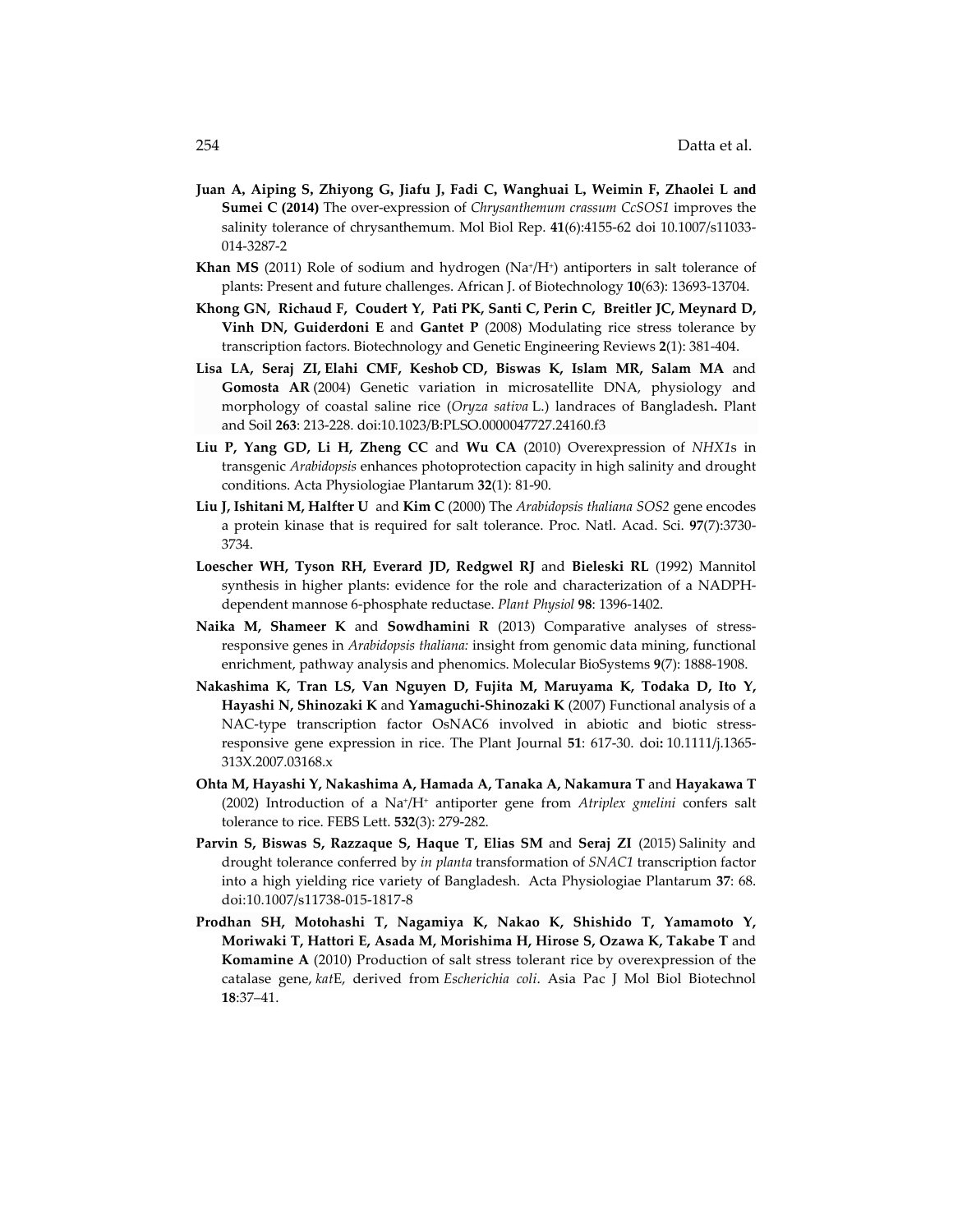- **Qiu QS, Barkla BJ, Vera‐Estrella R, Zhu JK** and **Schumaker KS** (2003) Na+/H+ exchange activity in the plasma membrane of *Arabidopsis*. Plant Physiol. **132**(2): 1041‐1052.
- **Rahman MA, Thomson MJ, Shah‐E‐Alam M, Ocampo M, Egdane J** and **Ismail MA** (2016) Exploring novel genetic sources of salinity tolerance in rice through molecular and physiological characterization. Ann Bot **117**(6): 1083‐1097. doi: 10.1093/aob/ mcw030
- **Razzaque S, Mahd, R** and **Islam A** (2014) Identification of synchronized role of transcription factors, genes, and enzymes in *Arabidopsis thaliana* under four abiotic stress responsive pathways. Computational Biology Journal Article ID 896513, pg 13. doi: 10.1155/2014/896513
- **Razzaque S, Elias SM, Biswas, S, Haque T** and **Seraj ZI** (2013) Cloning of the plasma membrane Sodium/Hydrogen Antiporter SOS1 for its over expression in rice. Plant Tissue Cult. & Biotech. **23**(2): 263‐273.
- **Roy ST, Negra S** and **Tester M** (2014) Salt resistant crop plants. Current Opinion in Biotechnology **26**:115‐124.
- **Sarker S, Biswas S, Ali M S, Razzaque S** and **Seraj ZI** (2016) Cloning, characterization and analysis of the *Arabidopsis RD29A* promoter for its inducible expression in rice under salinity and drought stress. Biores Comm. **2**(1), 139‐145.
- **Saleque MA, Kashem MA, Ali MA** and **Kabir MS** (2015) Bangladesh rice research abstract 2014. Bangladesh Rice Research Institute, Gazipur 1701, Bangladesh.
- **Siddiky M, Sardar P, Hossain M** and **Khan M** (2012) Screening of different tomato varieites in saline areas of Bangladesh. Int. J. Agril. Res. Innov. & Tech. **2** (1): 13‐18.
- **Singla‐Pareek SL, Yadav SK**, **Pareek A**, Reddy MK and Sopory SK **(2008)** Enhancing salt tolerance in a crop plant by overexpression of glyoxalase II**.** Transgenic Res **17**(2): 171‐180. doi:10.1007/s11248‐007‐9082‐2
- **Shi H, Ishitani M** and **Kim C** (2000) The *Arabidopsis thaliana* salt tolerance gene *SOS1* encodes a putative Na+ /H+ antiporter. Proc. Natl. Acad. Sci. **97**(12): 6896‐6901.
- **SRDI: Soil Resource Development Institute** (2010) Saline soils of Bangladesh, SRMAF Project, Ministry of Agriculture, Bangladsh.
- **Thomas JC, Sepathy M, Arendall B** and **Bohnert JH** (1995) Enhancement of seed germination in high salinity by engineering mannitol expression in *Arabidopsis thaliana*. Plant Cell Environ. **18**(7): 801‐806.
- **Tran LS, Nakashima K, Sakuma Y, Simpson SD, Fujita Y** and **Maruyama K, Fujita M, Seki M, Shinozaki K** and **Yamaguchi‐Shinozaki K** (2004) Isolation and functional analysis of *Arabidopsis* stress inducible NAC transcription factors that bind to a drought responsive *cis*-element in the early responsive to dehydration stress 1 promoter. Plant Cell **16**(9): 2481‐2498.
- **UNU‐INWEH Annual Report** (2014) United Nations University*,* Institute for Water, Environment and Health. http://inweh.unu.edu/unu-inwehs-2014-annual-report/
- **Verma D, Singla‐Pareek SL, Rajagopal D, Reddy MK** and **Sopory SK** (2007) Functional validation of a novel isoform of Na+/H+ antiporter from *Pennisetum glaucum* for enhancing salinity tolerance in rice. J. Bio. Sci. **32**(3): 621‐628.